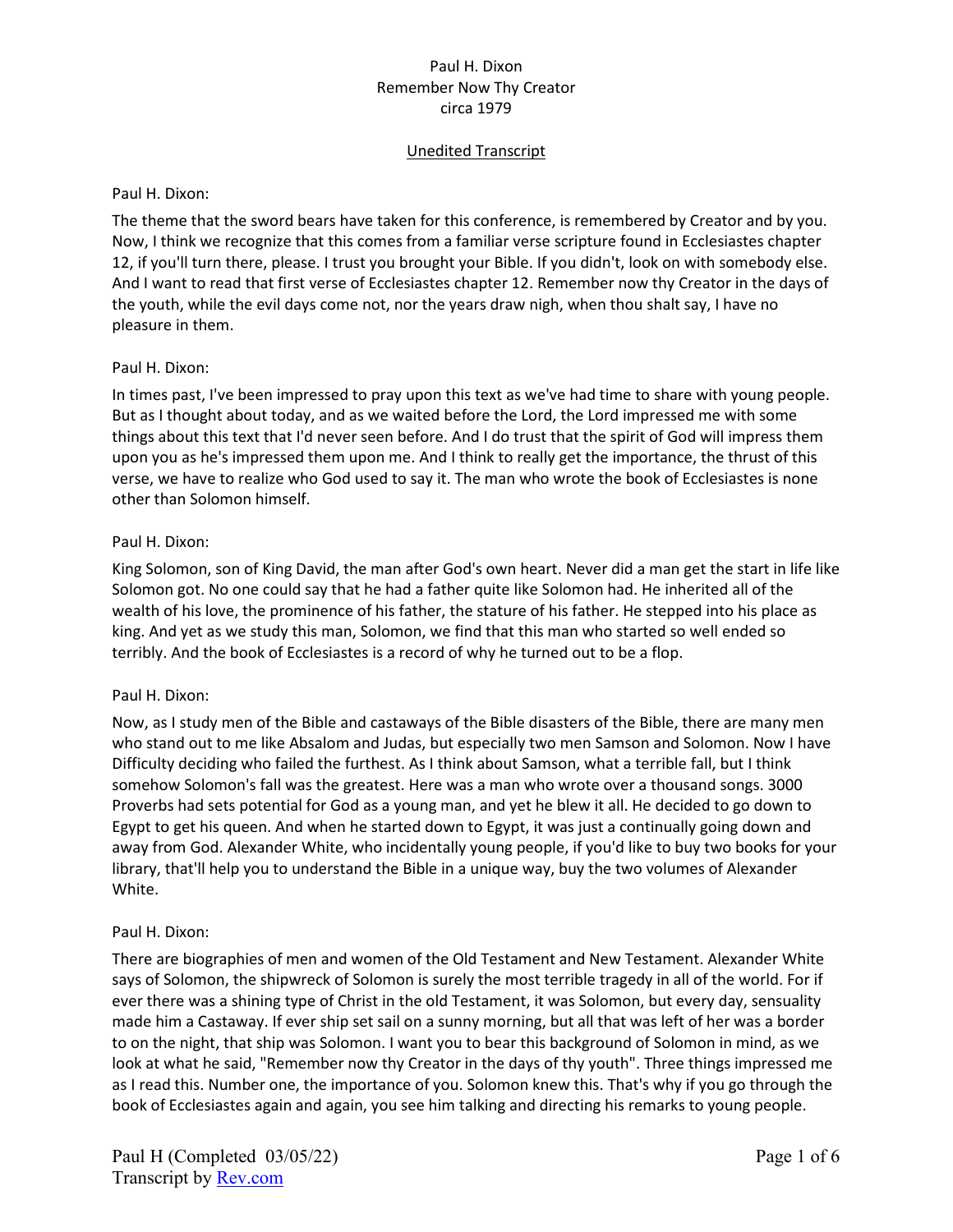#### Paul H. Dixon:

I think he's saying this look, young people. I blew it when I was young. Don't you make the same mistake. If you'll remember your Creator in the days of your youth, I believe you can have a better finish than I've had. I believe he's old, when he writes Ecclesiastes. God also used him to write the book of Proverbs. Did you that 60% of the chapters in the book of Proverbs have something to do with young people? I believe that Proverbs is the greatest book for young people in the Bible. Let me give you a tip. We're just starting November. There are 31 Proverbs, read a proverb every night before you go to bed tonight, Proverbs four, you can skip the first three. You can get them next month, tomorrow night, Proverbs five. And when you hit a month, it just has 30 days in it.

#### Paul H. Dixon:

You can double up on the closing day. It won't take you long, but what practical, sensible advice, Solomon gives us in Proverbs, the importance of youth. We see it in the Bible, but we'll just see it in the Bible. We see it today on November the 7th Americans go to the poll. Many of you have been following this campaign, just like I have. George McGovern and Richard Nixon running for the white house. These two men have stressed again and again in this election, the importance of youth. The reason being the 26th Amendment to the constitution was ratified on June the 30th of 1971 because of this amendment 11 and a half million new voters will vote in this election who would not have been able to vote. They are young people. There are 25.7 million potential voters between the ages of 18 and 24. That makes it such a prize to get the youth vote.

#### Paul H. Dixon:

This represents one fifth of the voters. The biggest single block ever that why George McGovern is counting heavily on the youth vote. And The New Republic magazine in August, one writer said without the youth vote, George McGovern will surely lose. Therefore he has spent \$100,000 to register young people, but Richard Nixon hasn't counted them off either. If you watch the convention in Miami, where did he go after he was nominated? He went into a hall that was jam packed with young people. And the first message that came out was here was Richard Nixon. He was running again for four more years. There were those young people who kept shouting it again and again, four more years. He went in there, they were screaming at there with Sammy Davis, Jr. And all the rest of them who introduced him.

#### Paul H. Dixon:

The chairman of young Republicans for Nixon and George McGovern has spent a hundred thousand dollars for the youth vote. Richard Nixon has been a cool \$1000000 and an effort to get young people to vote for him. Politicians recognize the importance of youth. Solomon recognize that again and again in the Bible. It's impressed. Let no man despise. I, you, God knows that Solomon knew it. The governor knew it. Nixon knew it. The question is, do you know it? You're here today. You are a young person. Do you really realize how important you are? You say that's kind of egotistical, isn't it?

#### Paul H. Dixon:

Sometimes we get messed up on this thing of humility. What did the Lord Jesus say, "thou shall love thy neighbor as thyself". Evidently it's not wrong to love yourself.

Paul H. Dixon: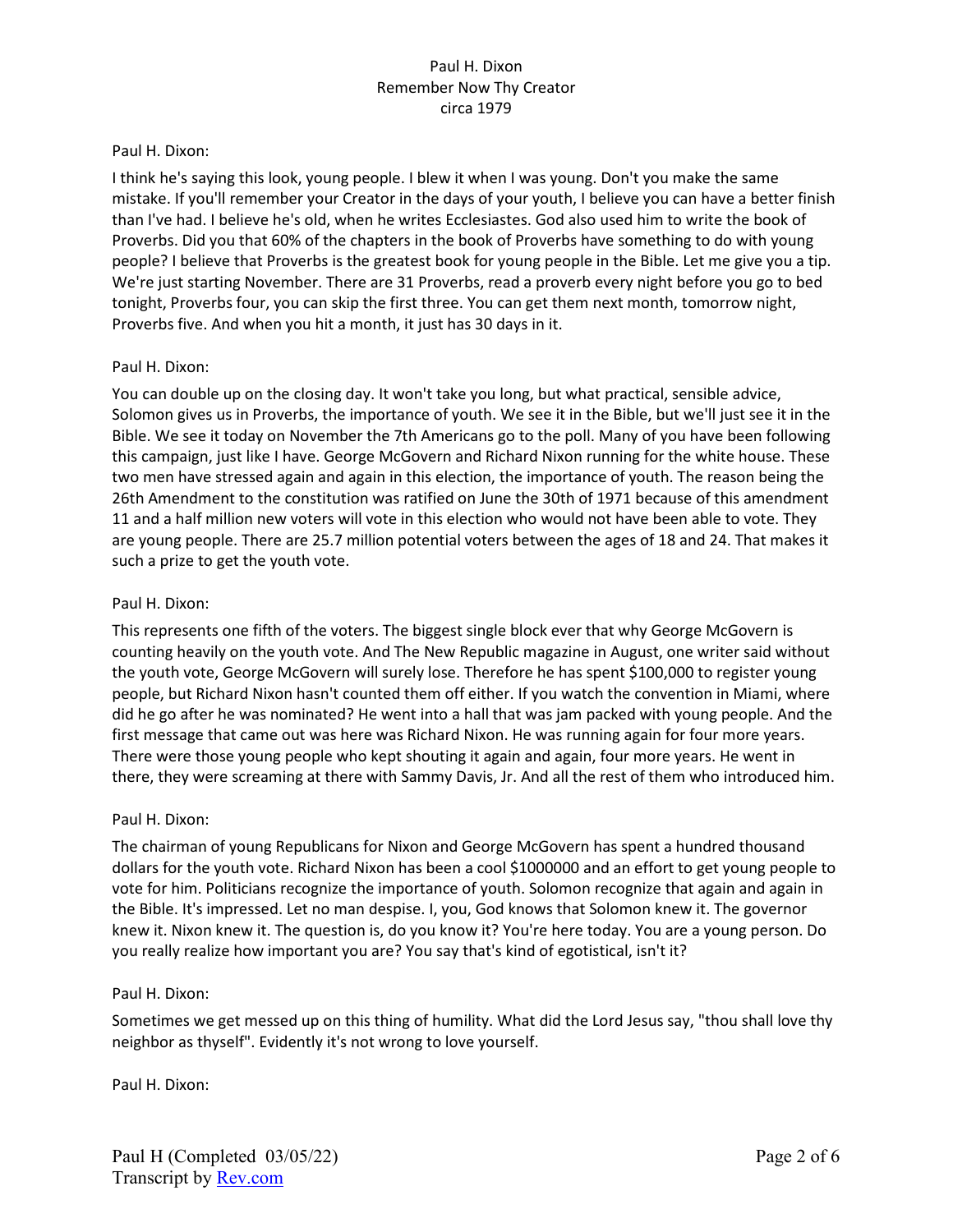Evidently he knew that very realistically, we do love ourselves. And he said, if you would just love your neighbors as much as you do yourself, you would be all right. And God knows that we have to have a certain amount of self respect and we have to know our value before we can ever accomplish anything. You are important. Young man, young lady, you're important to God. You're important to those people at that school that you go to school with. If anybody's going to reach them for Christ, you have to reach them for Christ.

## Paul H. Dixon:

We're talking about the importance of youth. But how do we realize this importance? Let's look at the impetus of youth As well as the importance of youth. Remember now thy Creator in the days of thy youth. Now, when I speak of impetus, I'm talking about the challenge. I'm talking about the earth. This verses be seating as the news, something, and there are two words that leap out, remember and Creator. Remember, now this is amazing that Solomon say, remember thy creator. How can you forget your creator easily? Solomon knew it, Solomon experienced it. And he said, I don't want you to do the same thing I did along the way in the course of life, don't forget God. I've been speaking.

## Paul H. Dixon:

The last few weeks on the subject, lest we forget. Why deal with the cross and the Lord Jesus Christ and what he did for us, and when he gave us the communion and said, this do in remembrance of me, how can we forget what we do? And Solomon did.

## Paul H. Dixon:

Let me show you how he forgot. He forgot by living for pleasures. First of all, take your Bibles and turn back to the second chapter. Chapter one, as we talk about this challenge to remember God while we're young, Solomon started out remembering God, he was very humble. And you remember, God said, I'll give you any desire of your heart. And Solomon's prayer was give me wisdom And God was so impressed. He said, I'm not only going to give you wisdom, I'm going to give you wealth as well. He started out so humbly, but he got away from God and it all started with living for pleasure in chapter two, verse one, he's testifying. I said in mine heart, go to now. I will prove thee with Mirth therefore enjoy pleasure and behold, this also is vanity.

#### Paul H. Dixon:

Now he's going to give a catalog of these pleasures. I said of laughter. It is mad. And of mirth, what doeth it? I sought in my heart to give myself unto wine yet acquainting my heart with wisdom and to lay hold on folly till I might see what was that good for the sons of men, which they should do under the heaven all the days of their life. I made me great works. I builded me houses. I planted me vineyards. I made me gardens and orchards and I planted trees in them of all kinds of fruits. I made pools of water, to water therewith the wood that bringeth forth trees.

#### Paul H. Dixon:

I got me servants and maidens, had servants born in my house, also I had great possessions of great and small cattle above all that runs Jerusalem before me. I gathered me also silver and gold in the peculiar treasure of kings and of the provinces. I gat me men singers and women singers and the delights of the sons of men, as musical instruments, and that of all sorts. So I was great, and increased more than all that were before me in Jerusalem, all my wisdom remained with me and whatsoever mine eyes desired,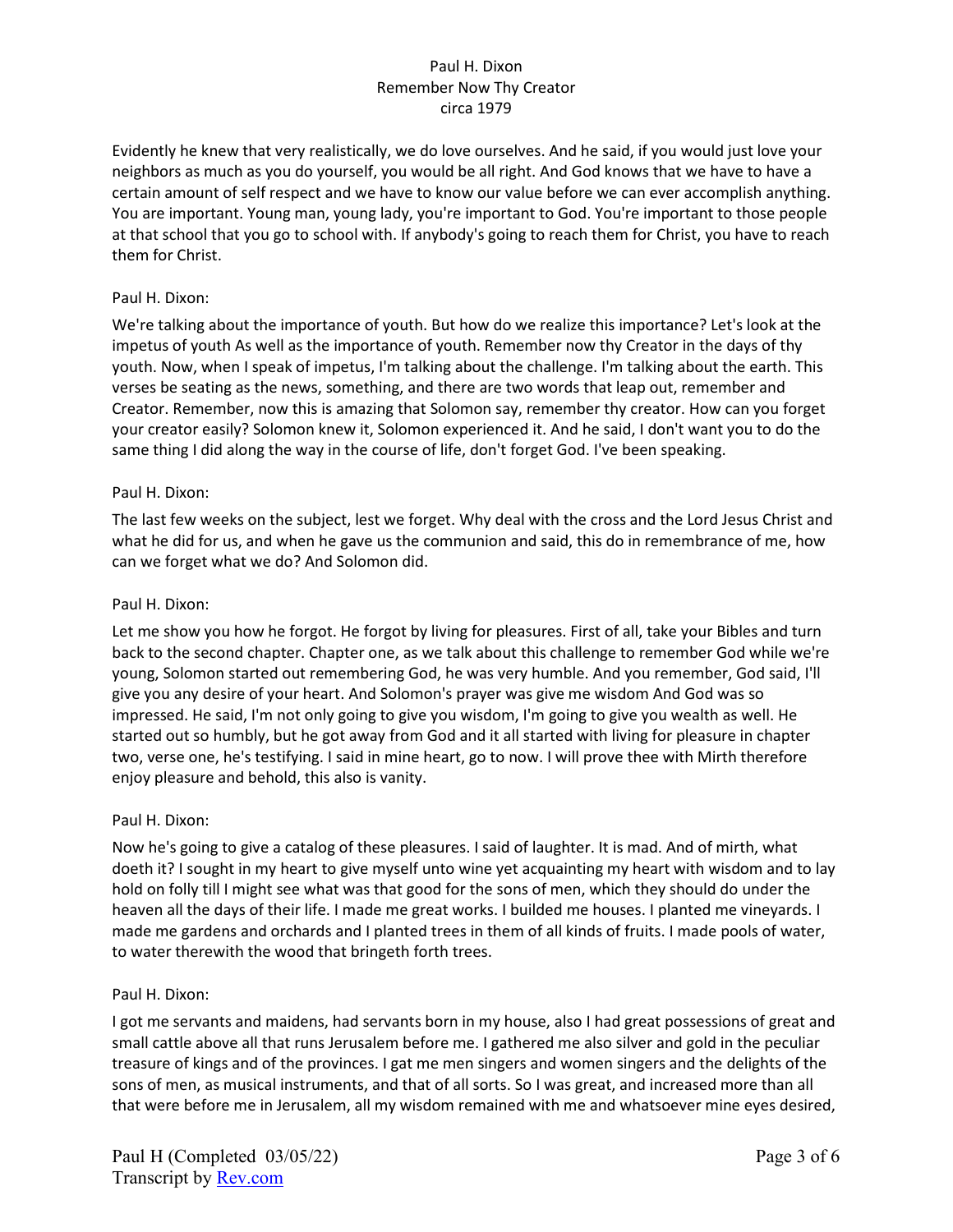I kept not from them, I withheld not my heart from any joy from my heart rejoiced in all my labor, and this was the portion of all my labor.

## Paul H. Dixon:

Now notice, I looked on all the works that my hands had wrought and, on the labor that I had labored to do, and behold, all was vanity and vexation of spirit, and there was no profit under the sun. He said, I take my fill a pleasure. And he got swimming pools and he got women and he got wine, and he got song and anything to somehow give his life meaning, he tried it all. He turned from God for pleasure. And he looked at it all and he said, it's a waste. It's empty. It's vanity. Now there's nothing wrong with pleasure. In fact, you go down this catalog and you won't find many things that a Christian cannot enjoy. The point is that he began to emphasize these things and fail to emphasize God in his life. And when he did this, he got in a back slim condition and it was a steady roll down. Listen, young people pleasure will not meet the need in your life. Therefore remember now thy Creator, but he didn't just try pleasure. He also tried possessions in chapter five, verse 10.

## Paul H. Dixon:

He mentioned some of these possessions in the passage we read, but in chapter five, verse 10, he said he that loveth silver, he's testifying out of experience, shall not be satisfied with silver nor he that loveth abundance with increase, this is also vanity.

## Paul H. Dixon:

Let me give you a verse to jot down. 1st King's 10:21 through 23. I'm not going to turn there, put it in the margin of your Bible. 1st Kings 10:21 through 23 next to Ecclesiastes 5:10. You say Paul, when he says that silver doesn't satisfy, did he know what he was talking about? I'll tell you what he had Navy's' at sea. And all they did was spend their time going to all the countries of the world to glean things, to gather possessions, to bring them to give to Solomon. He was the wealthiest man in the world and he said it's vanity, it's empty.

## Paul H. Dixon:

But he not only turned from God because of pleasures and possessions, but also because of popularity. Look at chapter six, verse two, He's speaking of himself when he says a man to whom God hath given riches, wealth, and honor. Popularity, respect so that he wanted nothing for his soul of all that he desired. Yet God giveth him, not power to eat thereof, but a stranger eateth it. This is vanity and it is an evil disease. He had the slaps on the back of the world. Everybody hailed him as the greatest man in the world. And he said, it is empty. You might jot next to that verse, 2nd Chronicles 9:1 and 6 to find out what people of the world thought of Solomon and yet young people, how many of you are just living for the slap on the back for the praises of the world, the popularity of the world.

#### Paul H. Dixon:

That's the only thing that really matters to you. In fact, if some of you feel very insecure because you're not captain of the football team, or you're not the homecoming queen, or you're not the president of the class, this is not what really matters. Thank God, some of you have become very popular in your school and you can maintain a testimony for Christ and be popular. There's nothing wrong with popularity, just as there's nothing wrong with pleasures or possessions. But it's when they get out of place.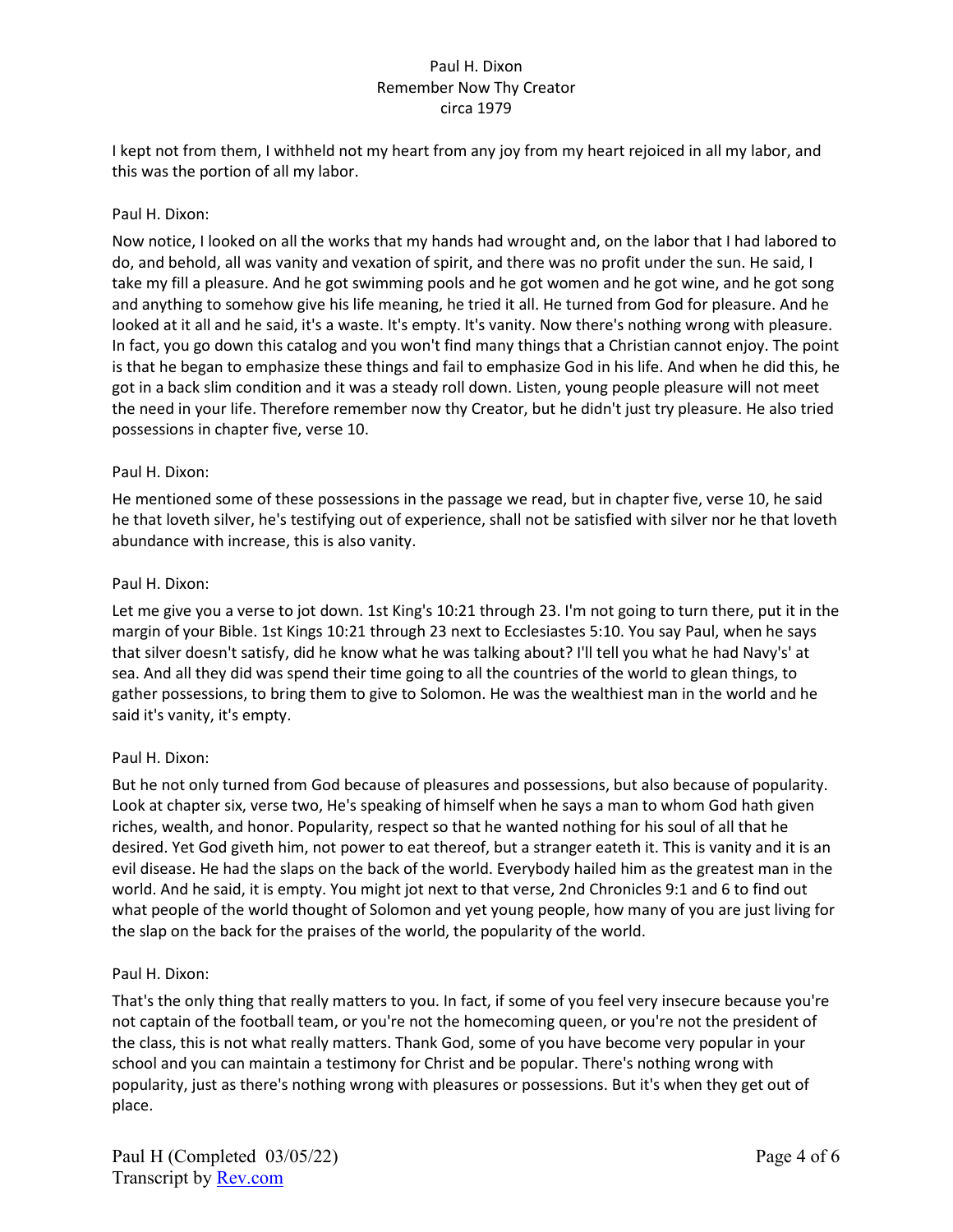### Paul H. Dixon:

The point is remember now thy Creator in the days of thy youth above everything else. Now, you know what God cursed his blessing. Did you know that God cursed his blessings? God blessed him with wealth and he cursed it. God blessed him with pleasure, and he cursed it. God blessed him with wisdom and he cursed it. You read Malachi chapter three, and God says, if you give me not the glory, I will curse your blessing. Many of you are nice looking. Many of you have talent. Many of you have great potential for God. But if you use that for yourself and not for God, God will curse your blessing.

## Paul H. Dixon:

Remember now thy creator in the days of thy youth. I would just add this, the word here for Creator is not singular, it is plural. Add an S to the word. Remember now by Creators. It's not just speaking of the God who made us. It's not just speaking of God, the father it's speaking of God, the father, God, the son and God, the holy spirit. And I think you can make the applications yourself. But I want you to know this. Look at what happens, if you do not remember thy Creator chapter 11, verse nine.

## Paul H. Dixon:

You talk about sarcasm, cynicism. Notice what Solomon said. Rejoice O young man in the youth, that's good, let thy heart cheer thee in the days of thy youth, nothing wrong with that. Uh-oh, and walk in the ways of thine heart and in sight of thine eyes. In other words, he's talking to a young man, who's doing his own thing. Who's going his own way. And he really thinks he's on top. He says, go right ahead and do it. But no doubt That for all these things, God will bring thee into judgment. And he knows because God judged him. Remember now thy creator in the days of thy youth, the importance of it, the impetus of it, the thrust of it, and notice the impact of youth today.

#### Paul H. Dixon:

The word that I call your attention to now is the word. Now, N O W remember. Now The politicians are after young people and they're not concerned about what they're going to do a week from now. They're concerned about right now. The election is upon us and they want them to be dedicated with all their energy and enthusiasm for their cause right now.

#### Paul H. Dixon:

They're making more plea to the young voters than they are to the old voters. They're concerned about now. We talk about the now generation. I heard Paul Tassel bring a message at Why not awake, and he breaks down new, now and necessary. Now is the time to live for God. Now is the time to get down to business for God. The impact that young people have had the on the world is history. Frank Donovan said in his book on the wild kids, that 50,000 teenagers ran away from home. Now get this, we talk about teenagers running away from home and going to San Francisco or going to New York today and hitch hiking down the interstates. But they were doing it then. And 50,000 from France and Germany ran away from home in a children's crusade.

#### Paul H. Dixon:

Their lives ended in death, slavery, disaster, and a lost cause. But all the impact they had in that day, When Lennon was plotting the overthrow of Russia, he made this statement in 1905. He said, men go to the youth. Hitler built his new Germany on a foundation of teenage Nazis. China's red guard that is